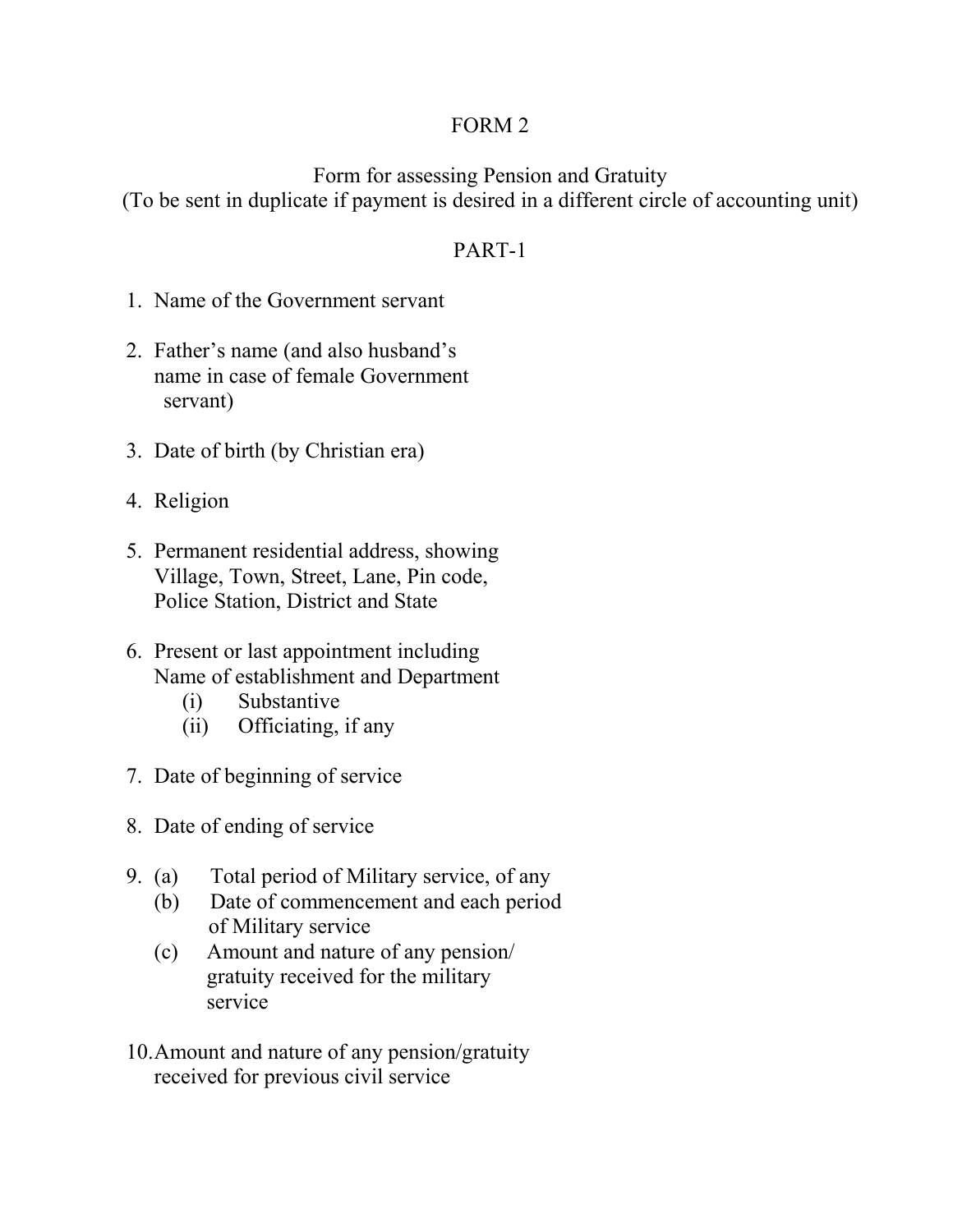11.Government under which service has been Year Month Days rendered in order of employment

- 12.Class of pension applicable
- 13.The date on which action initiated to
	- (i) Obtain the 'No demand certificate' from the Estate Officer/Executive Engineer, P.W.D. etc
	- (ii) assess the service and emoluments qualifying for pension and
	- (iii) assess the Government dues other than the dues relating to the allotment of Government accommodation
- 14. Details of omission, imperfections or deficiencies in the service book which have been ignored
- 15. Total length of qualifying service for the purpose of adding towards broken periods, a month is reckoned as thirty days
- 16. Periods of non-qualifying service (Any reference to be mentioned)
	- (i) Interruption in service condoned
	- (ii) Extra-ordinary leave not qualifying for pension
	- (iii) Period of suspension not treated as qualifying service
	- (iv) Any other service not treated as qualifying service Total non-qualifying service period
	- 17.Emoluments reckoning for gratuity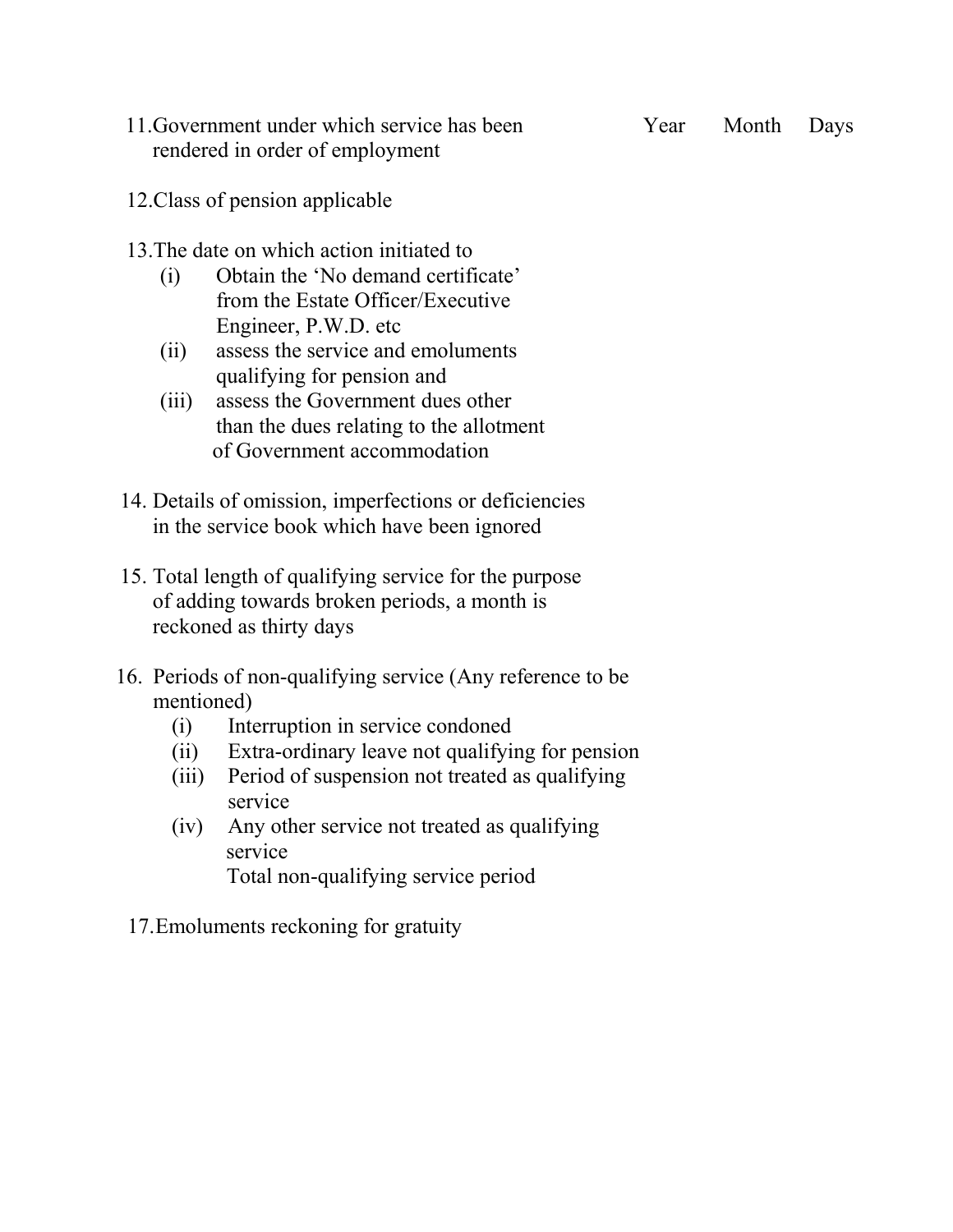18. Average emoluments for calculation of pension \*Emoluments drawn during the last ten months of service

| Post held | From | To | Pay | Personal<br>Pay/Special<br>Pay | Average<br>Emoluments |
|-----------|------|----|-----|--------------------------------|-----------------------|
|           |      |    |     |                                |                       |
|           |      |    |     |                                |                       |
|           |      |    |     |                                |                       |

- \* (i) In a case where the last ten months include some period not to be reckoned for calculating average emoluments an equal period backward has to be taken for calculating average emoluments.
- (ii) The calculation of average emoluments should be based on actual number of days contained in each month.
- 19. Date on which Form-1 has been obtained from the Government servant (to be obtained eight months before the date of retirement of Government servant)
- 20. (i) Proposed pension
	- (ii) Proposed relief, on pension
- 21. Proposed gratuity/death-cum-retirement gratuity
- 22. Date from which pension is to commence
- 23. Proposed amount of Provisional Pension (if Departmental or Judicial proceedings were instituted against the Government servant before retirement)
- 24. Details of Government dues recoverable out of gratuity :
	- (i) Licence fee/rent for allotment of Government Accommodation
	- (ii) Other dues, if any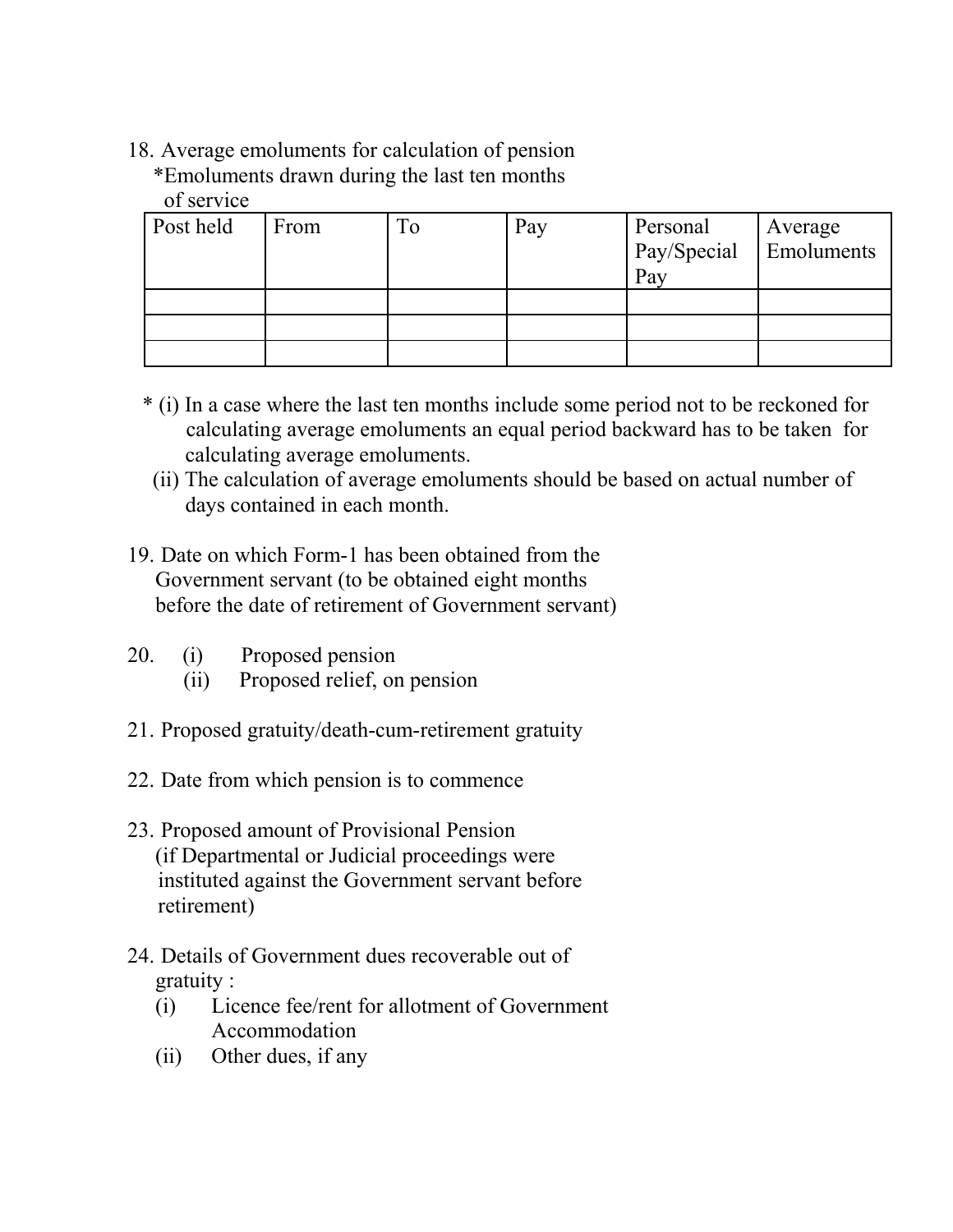- 25. Whether nomination made for
	- (i) Death-cum-retirement gratuity
- 26. Whether Family Pension Rules, 1964 are applicable to the Government servants and if so :-
	- (i) Pay reckoning for the family pension
	- (ii) The amount of the family pension becoming payable to the family of the Government servant, if death takes place after retirement
	- (iii) Complete and up-to-date details of family as given in Form1-A

| Sl.no. | Name of the member of<br>the family | Date of birth | Relationship<br>with the<br>Government<br>servant |
|--------|-------------------------------------|---------------|---------------------------------------------------|
|        |                                     |               |                                                   |
|        |                                     |               |                                                   |
|        |                                     |               |                                                   |
|        |                                     |               |                                                   |

# 27. Height

- 28. Identification marks
- 29. Place of payment of pension (Treasury, Sub-Treasury or Branch of Public sector bank)
- 30. Head of Account to which pension and gratuity are debitable

Signature

Date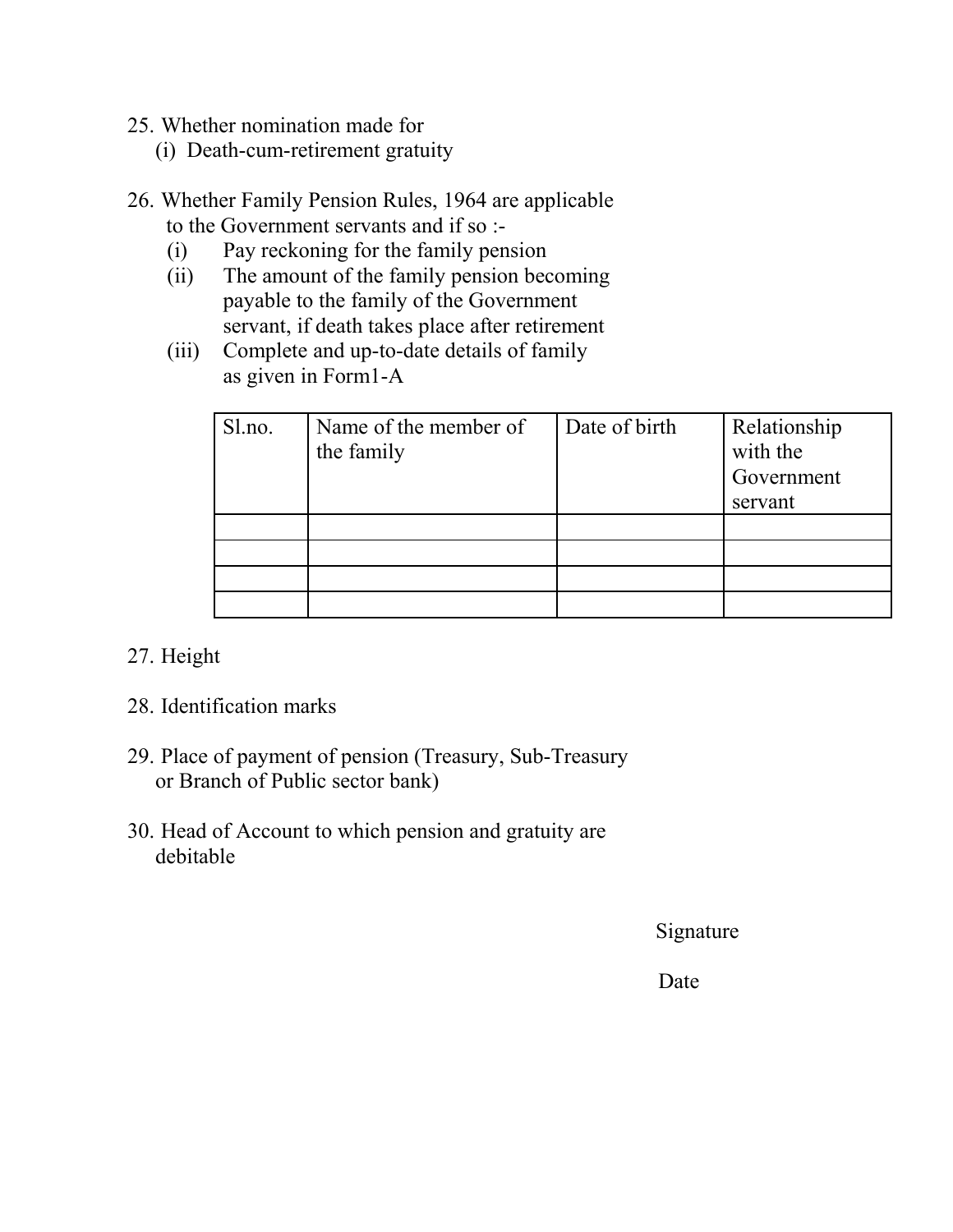## PART-II

### **SECTION**

Designation

(Head of Office)

#### ACCOUNT ENFACEMENT

1. Total period of qualifying service, which has been accepted for the grant of superannuation of retiring or invalid or compensation or compulsory retirement pension and gratuity, with reasons for disallowances; if any,(other than disallowances indicate Part-1 of this Form)

2. Amount of superannuation or retiring or invalid or compensation or compulsory retirement pension or gratuity that has been admitted

3. The date from which superannuation or retiring or invalid or compensation or compulsory retirement pension or gratuity is admissible

4. Head of Account to which superannuation or retiring or invalid or compensation or compulsory retirement pension or gratuity is chargeable

5. The amount of the family pension 1964 becoming payable to the entitled members of the family in the event of death of the Government Servant after retirement